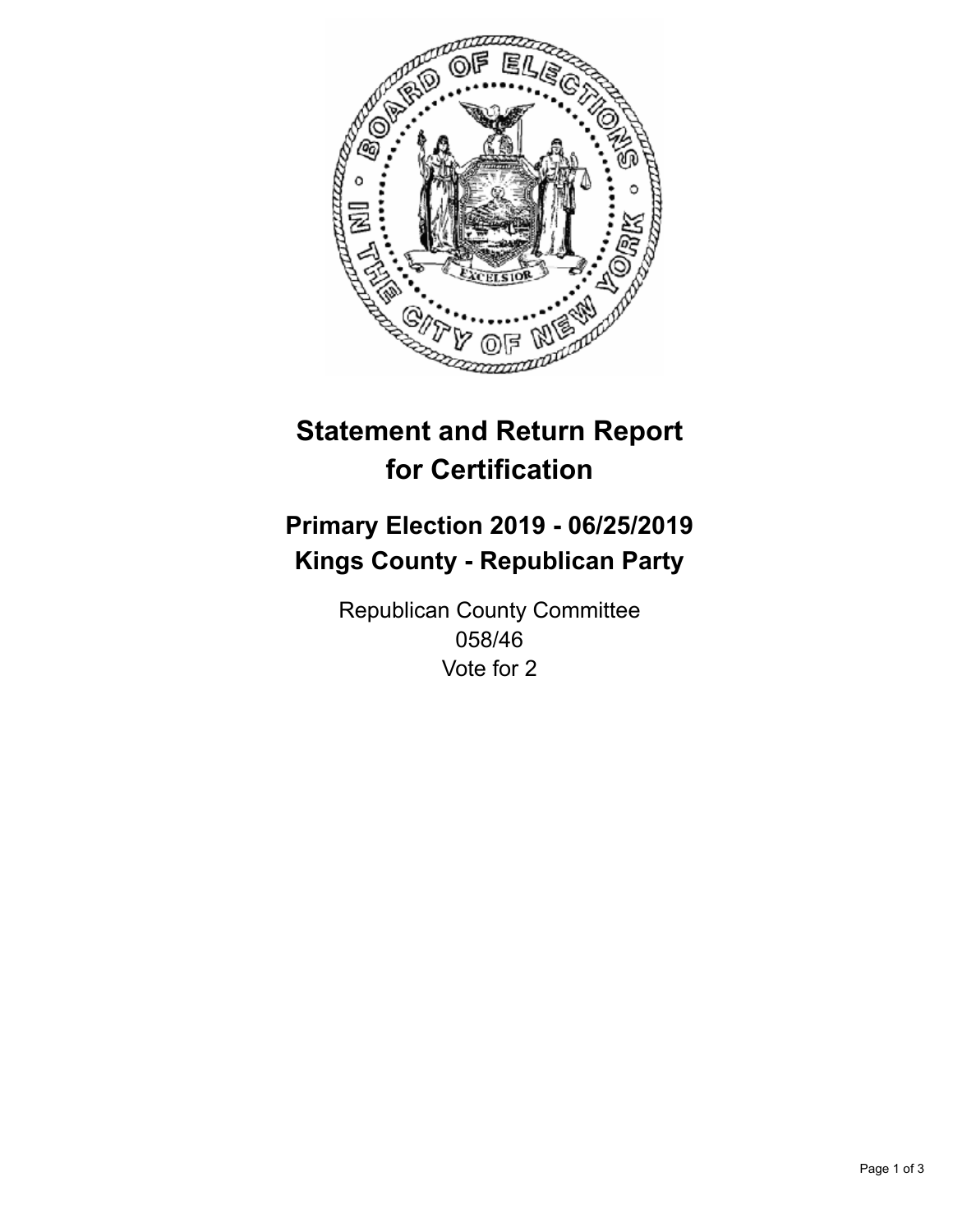

## **Assembly District 46**

| <b>PUBLIC COUNTER</b>                                    | 15       |
|----------------------------------------------------------|----------|
| <b>MANUALLY COUNTED EMERGENCY</b>                        | 0        |
| ABSENTEE / MILITARY                                      | 0        |
| AFFIDAVIT                                                | $\Omega$ |
| <b>Total Ballots</b>                                     | 15       |
| Less - Inapplicable Federal/Special Presidential Ballots | 0        |
| <b>Total Applicable Ballots</b>                          | 15       |
| <b>MICHAEL GATTO</b>                                     | 7        |
| <b>DOLORES PISCOTTA</b>                                  |          |
| <b>BARBARA A. SLATTERY</b>                               | 8        |
| SINDY W. TAM                                             | 0        |
| <b>Total Votes</b>                                       | 16       |
| Unrecorded                                               | 14       |